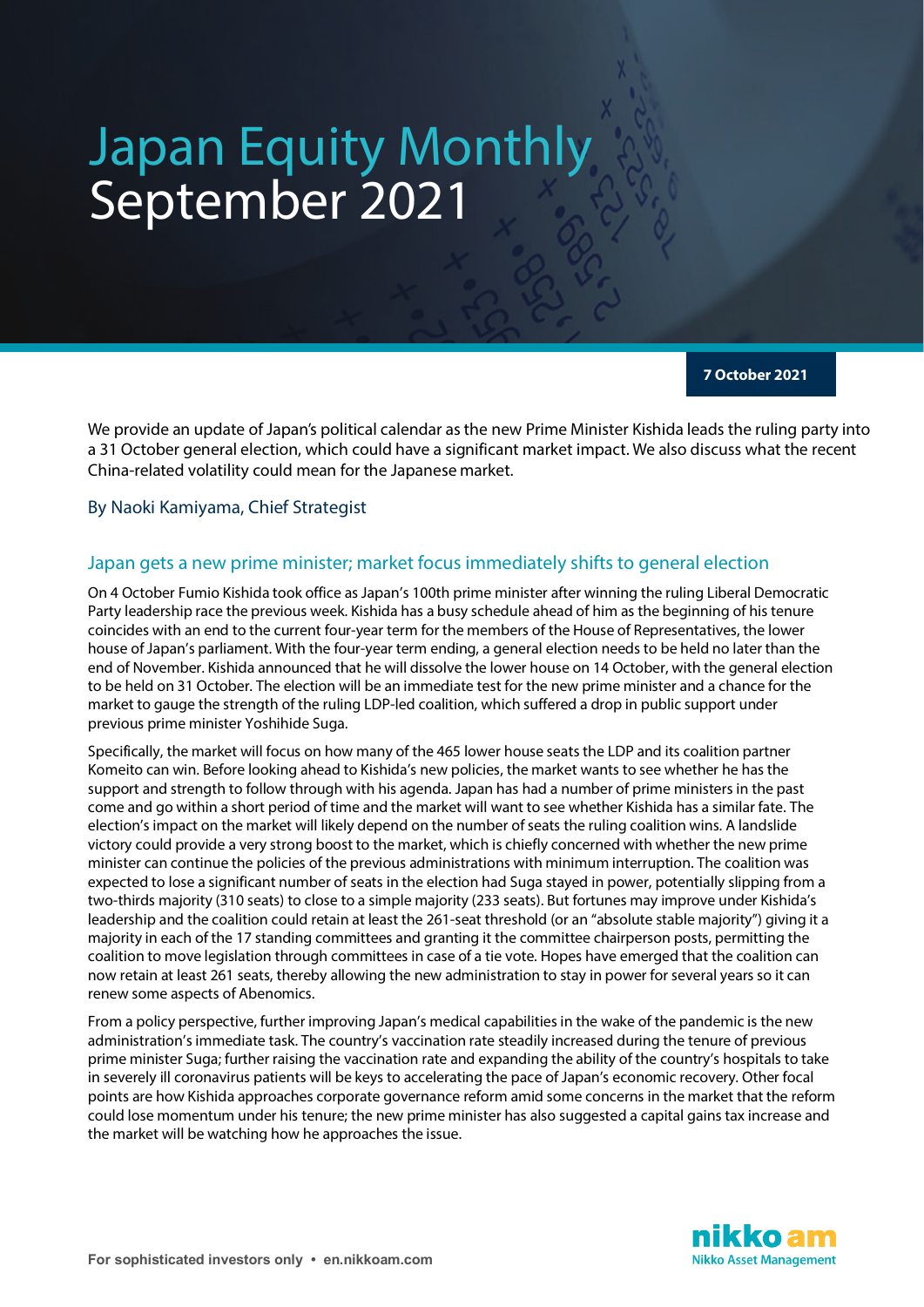

# What impact could China-related market volatility have on Japan?

Recent China-related developments, such as Evergrande's debt crisis and regulatory crackdowns on the Chinese education and technology sectors, have been a source of volatility in the broader markets. Some may wonder how much of an impact the volatility from China could have on the Japanese market given the proximity between the two economies. Before our assessment we need to note that regulatory crackdowns happen not just in China but in many other countries, including those of the developed economies. The US, for example, is engaged in antimonopoly crackdowns. The key difference, however, is that unlike developed economies, China tends to act against listed companies suddenly and swiftly, which creates uncertainty and leads to volatility.

What does such volatility mean for Japan? From a Japanese market perspective, in our view the overall impact is limited and more likely to be indirect rather than direct. This is because Japan does not have particularly strong links to China's financial system or its domestic real estate and credit markets, thereby limiting the contagion risk to the Japanese financial system. As such, comparisons with the 2008 global financial crisis would not be apt at this stage, as the Japanese financial system had stronger links with those of the US, the epicentre of the crisis 13 years ago.

## Market: Japanese stocks rise in September as political change stirs economic hopes

The Japanese equity market rose in September, with the TOPIX (w/dividends) rising 4.36% on-month and the Nikkei 225 (w/dividends) climbing 5.50%. During the first half of the month, stocks rallied as Prime Minister Suga's resignation announcement spurred hopes that the new administration would bolster economic measures to boost recovery. This was coupled with receding risk aversion following the continued decline of new COVID-19 cases in Japan and steady progress in the country's vaccination programme, with more than 50% of the population now fully vaccinated. However, the market pulled back later in the month due to worries about the looming impact of the debt crisis at one of China's property giants on the Chinese economy as a whole. A sell-off in US stocks triggered by growing fears over rising US long-term rates also had a negative impact on the Japanese stock market. Of the 33 Tokyo Stock Exchange sectors, 28 sectors rose, with Mining, Air Transportation, and Insurance posting the strongest gains. In contrast, only five sectors declined, including Iron and Steel, Marine Transportation, and Machinery.

| Index                  | $1 - mth$ | 3-mth   | 6-mth   | 1-yr    | $5-yr$  |
|------------------------|-----------|---------|---------|---------|---------|
| Nikkei 225             | 4.9%      | 2.3%    | 0.9%    | 27.0%   | 69%     |
| JGB Yield (%pt)        | $+0.05$   | $+0.01$ | $-0.02$ | $+0.07$ | $+0.12$ |
| <b>JPY/USD</b>         | 1.9%      | 1.4%    | 1.2%    | 6.0%    | 7%      |
| <b>JPY/EUR</b>         | $-0.3%$   | $-1.3%$ | $-0.2%$ | 4.7%    | 13%     |
| <b>MSCI World</b>      | $-4.3%$   | $-0.4%$ | 6.9%    | 27.0%   | 78%     |
| <b>TOPIX</b>           | 3.5%      | 4.5%    | 3.9%    | 24.9%   | 46%     |
| <b>TPX-100 (Large)</b> | 4.0%      | 4.9%    | 5.2%    | 28.9%   | 50%     |
| TPX-400 (Mid)          | 2.7%      | 3.2%    | 0.8%    | 19.6%   | 39%     |
| <b>TPX-Small</b>       | 3.1%      | 5.7%    | 5.2%    | 17.2%   | 42%     |

#### **Exhibit 1: Major indices**

Source: Bloomberg, as at 30 September 2021

#### **Exhibit 2: Valuation and indicators**

| Valuation<br>/indicator | Mth-<br>end | 3-mth | 6-mth | $1 - yr$ | $5-yr$  |
|-------------------------|-------------|-------|-------|----------|---------|
| <b>TOPIX</b>            |             |       |       |          |         |
| Div. Yield (e)          | 2.1%        | 2.1%  | 1.9%  | 2.3%     | 2.1%    |
| Price/Earn (e)          | 14.9        | 15.5  | 21.0  | 21.0     | 14.5    |
| Price/Book              | 1.3         | 1.3   | 1.4   | 1.2      | 1.2     |
| Daily Turnover          | 68          | 54    | 53    | 53       | 49      |
| Market Cap.             | 752         | 706   | 709   | 602      | 525     |
| <b>MSCI World</b>       |             |       |       |          |         |
| Div. Yield (e)          | 1.9%        | 1.8%  | 1.9%  | 2.2%     | $2.6\%$ |
| Price/Earn (e)          | 19.4        | 20.6  | 21.2  | 22.5     | 17.2    |
| Price/Book              | 3.0         | 3.0   | 2.9   | 2.4      | 2.0     |

(e) stands for consensus estimates by Bloomberg. Turnover and market cap in JPY trillion. Source: Bloomberg, as at 30 September 2021

### **Exhibit 3: Major market indices**



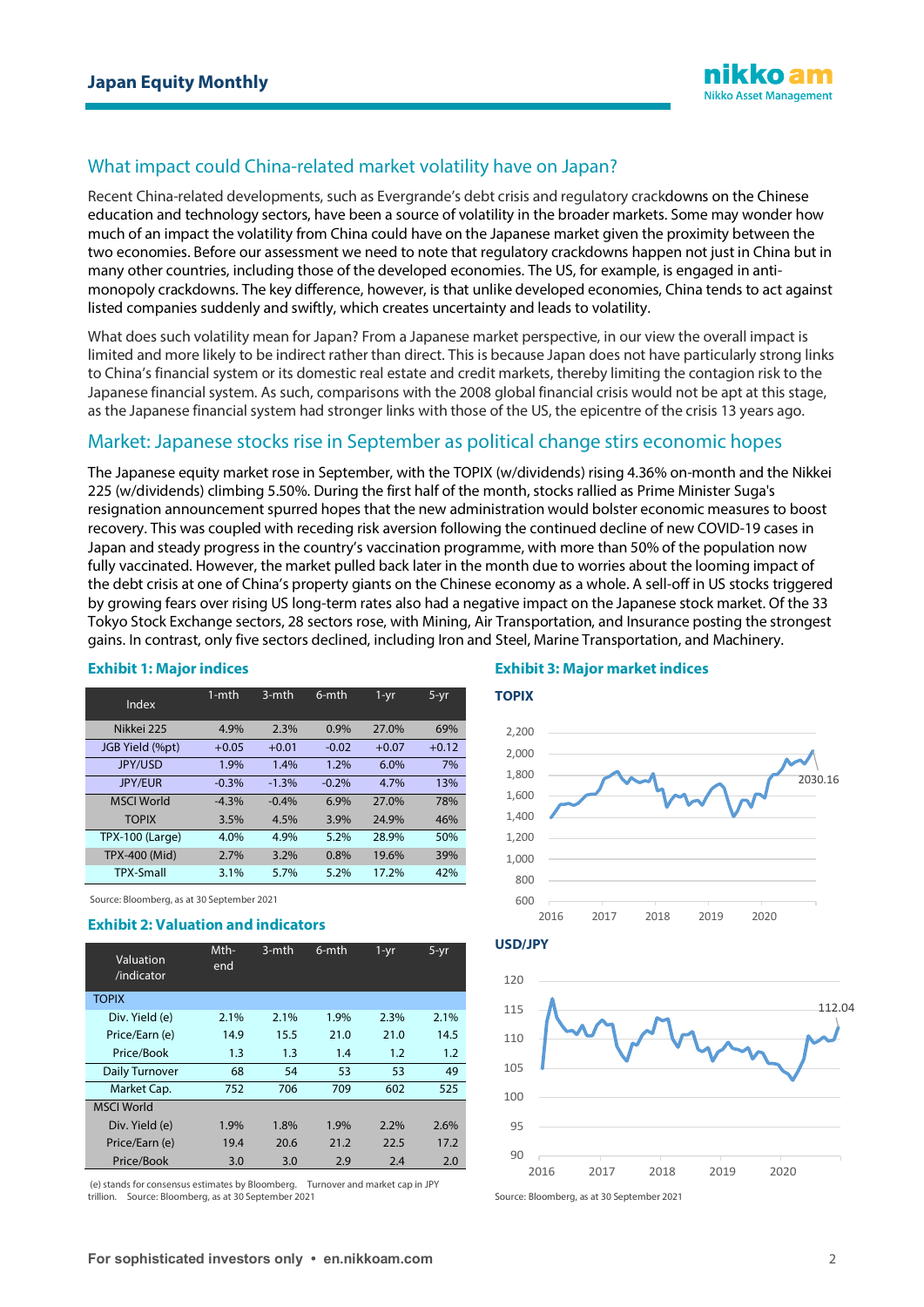**Important information:** This document is prepared by Nikko Asset Management Co., Ltd. and/or its affiliates (**Nikko AM**) and is for distribution only under such circumstances as may be permitted by applicable laws. This document does not constitute personal investment advice or a personal recommendation and it does not consider in any way the objectives, financial situation or needs of any recipients. All recipients are recommended to consult with their independent tax, financial and legal advisers prior to any investment.This document is for information purposes only and is not intended to be an offer, or a solicitation of an offer, to buy or sell any investments or participate in any trading strategy. Moreover, the information in this document will not affect Nikko AM's investment strategy in any way. The information and opinions in this document have been derived from or reached from sources believed in good faith to be reliable but have not been independently verified. Nikko AM makes no guarantee, representation or warranty, express or implied, and accepts no responsibility or liability for the accuracy or completeness of this document. No reliance should be placed on any assumptions, forecasts, projections, estimates or prospects contained within this document. This document should not be regarded by recipients as a substitute for the exercise of their own judgment. Opinions stated in this document may change without notice.

In any investment, past performance is neither an indication nor guarantee of future performance and a loss of capital may occur. Estimates of future performance are based on assumptions that may not be realised. Investors should be able to withstand the loss of any principal investment. The mention of individual securities, sectors, regions or countries within this document does not imply a recommendation to buy or sell.

Nikko AM accepts no liability whatsoever for any loss or damage of any kind arising out of the use of all or any part of this document, provided that nothing herein excludes or restricts any liability of Nikko AM under applicable regulatory rules or requirements.

All information contained in this document is solely for the attention and use of the intended recipients. Any use beyond that intended by Nikko AM is strictly prohibited.

**Japan**: The information contained in this document pertaining specifically to the investment products is not directed at persons in Japan nor is it intended for distribution to persons in Japan. Registration Number: Director of the Kanto Local Finance Bureau (Financial Instruments firms) No. 368 Member Associations: The Investment Trusts Association, Japan/Japan Investment Advisers Association.

**United Kingdom and rest of Europe**: This document is communicated by Nikko Asset Management Europe Ltd, which is authorised and regulated in the United Kingdom by the Financial Conduct Authority (the FCA) (FRN 122084). This document constitutes a financial promotion for the purposes of the Financial Services and Markets Act 2000 (as amended) (FSMA) and the rules of the FCA in the United Kingdom, and is directed at professional clients as defined in the FCA Handbook of Rules and Guidance.

**United States**: This document may not be duplicated, quoted, discussed or otherwise shared without prior consent. Any offering or distribution of a Fund in the United States may only be conducted via a licensed and registered broker-dealer or a duly qualified entity. Nikko Asset Management Americas, Inc. is a United States Registered Investment Adviser.

**Singapore**: This document is for information to institutional investors as defined in the Securities and Futures Act (Chapter 289), and intermediaries only. Nikko Asset Management Asia Limited (Co. Reg. No. 198202562H) is regulated by the Monetary Authority of **Singapore** 

**Hong Kong**: This document is for information to professional investors as defined in the Securities and Futures Ordinance, and intermediaries only. The contents of this document have not been reviewed by the Securities and Futures Commission or any regulatory authority in Hong Kong. Nikko Asset Management Hong Kong Limited is a licensed corporation in Hong Kong.

**New Zealand**: This document is issued in New Zealand by Nikko Asset Management New Zealand Limited (Company No. 606057, FSP22562). It is for the use of wholesale clients, researchers, licensed financial advisers and their authorised representatives only.

**Kingdom of Bahrain**: The document has not been approved by the Central Bank of Bahrain which takes no responsibility for its contents. No offer to the public to purchase the Strategy will be made in the Kingdom of Bahrain and this document is intended to be read by the addressee only and must not be passed to, issued to, or shown to the public generally.

**Kuwait**: This document is not for general circulation to the public in Kuwait. The Strategy has not been licensed for offering in Kuwait by the Kuwaiti Capital Markets Authority or any other relevant Kuwaiti government agency. The offering of the Strategy in Kuwait on the basis a private placement or public offering is, therefore, restricted in accordance with Decree Law No. 7 of 2010 and the bylaws thereto (as amended). No private or public offering of the Strategy is being made in Kuwait, and no agreement relating to the sale of the Strategy will be concluded in Kuwait. No marketing or solicitation or inducement activities are being used to offer or market the Strategy in Kuwait.

**Kingdom of Saudi Arabia**: This document is communicated by Nikko Asset Management Europe Ltd (Nikko AME), which is authorised and regulated by the Financial Services and Markets Act 2000 (as amended) (FSMA) and the rules of the Financial Conduct Authority (the FCA) in the United Kingdom (the FCA Rules). This document should not be reproduced, redistributed, or sent directly or indirectly to any other party or published in full or in part for any purpose whatsoever without a prior written permission from Nikko AME.

This document does not constitute investment advice or a personal recommendation and does not consider in any way the suitability or appropriateness of the subject matter for the individual circumstances of any recipient. In providing a person with this document, Nikko AME is not treating that person as a client for the purposes of the FCA Rules other than those relating to financial promotion and that person will not therefore benefit from any protections that would be available to such clients.

Nikko AME and its associates and/or its or their officers, directors or employees may have or have had positions or material interests, may at any time make purchases and/or sales as principal or agent, may provide or have provided corporate finance services to issuers or may provide or have provided significant advice or investment services in any investments referred to in this document or in related investments. Relevant confidential information, if any, known within any company in the Nikko AM group or Sumitomo Mitsui Trust Holdings group and not available to Nikko AME because of regulations or internal procedure is not reflected in this document. The investments mentioned in this document may not be eligible for sale in some states or countries, and they may not be suitable for all types of investors.

**Oman:** The information contained in this document nether constitutes a public offer of securities in the Sultanate of Oman as contemplated by the Commercial companies law of Oman (Royal decree 4/74) or the Capital Markets Law of Oman (Royal Decree80/98, nor does it constitute an offer to sell, or the solicitation of any offer to buy non-Omani securities in the Sultanate of Oman as contemplated by Article 139 of the Executive Regulations to the Capital Market law (issued by Decision No. 1/2009). This document is not intended to lead to the conclusion of any contract of whatsoever nature within the territory of the Sultanate of Oman.